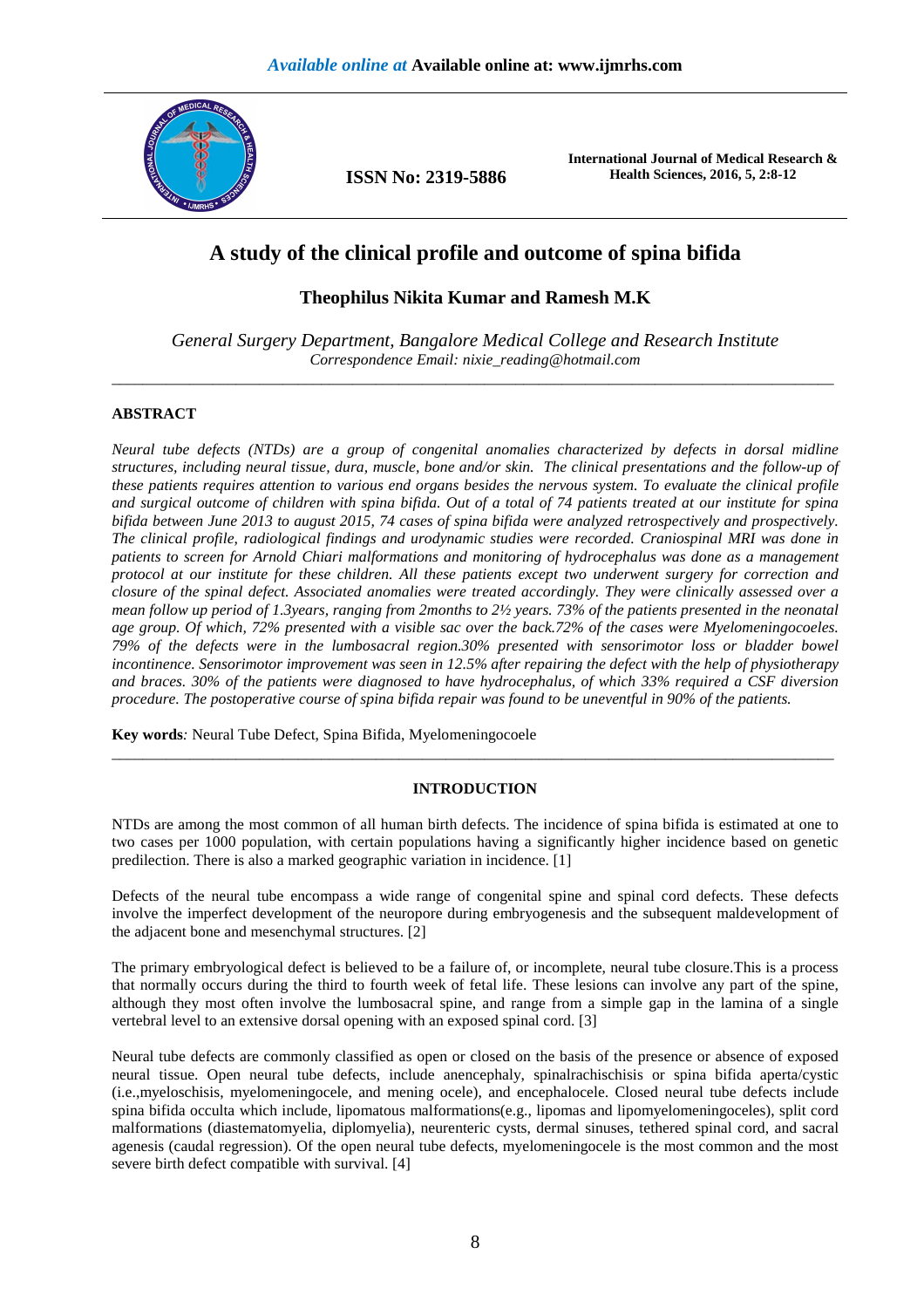The myelomeningocele and associated hydrocephalus were known to Hippocrates, Aristotle, and other ancient physicians. In the early twentieth century, surgical techniques had progressed to allow the closure of open defects without immediate perioperative mortality caused by infection, but the untreated hydrocephalusled to impaired mental and physical function in most of the survivors. With the effective treatment of hydrocephalus by shunting in the 1950s, most myelomeningocele patients received aggressive care. As they survived, however, many continued to suffer from significant physical and mental disabilities, such as deformity of the extremities, severe scoliosis, shunt infections, and significant urinary dysfunction and failure. [5]

*\_\_\_\_\_\_\_\_\_\_\_\_\_\_\_\_\_\_\_\_\_\_\_\_\_\_\_\_\_\_\_\_\_\_\_\_\_\_\_\_\_\_\_\_\_\_\_\_\_\_\_\_\_\_\_\_\_\_\_\_\_\_\_\_\_\_\_\_\_\_\_\_\_\_\_\_\_\_*

Severe spinal dysraphic disorders constitute a major source of disability among children and adults. Management of spinal dysraphic anomalies involves a number of steps: accurate diagnosis, an assessment of the severity of the lesion, a decision whether intervention is warranted, the nature of the intervention, and educating the family of the need for lifelong medical care.

But to do so, surgeons need reliable data regarding presentation and outcome in order to help parents faced with difficult decisions about termination of an affected pregnancy or treatment after birth.

## **MATERIALS AND METHODS**

This study was conducted over a period of two and a half years, from January 2013 to June 2015, in the Pediatric Surgery Department, PMSSY Hospital, Bangalore Medical College and Research Institute, Bangalore, India. 74 patients were included in the sample study and were analysed both retrospectively and prospectively. An informed written consent was taken from each patients attenders. After which, a clinical examination was done to assess for sensorimotor function, orthopaedic anomalies and bladder and bowel function, besides taking into account the spina bifida defect, and the results were documented.

Xrays of the spine and neurosonograms were done to assess occult anomalies if present. Patients were subjected to MRI brain to diagnose Arnold Chiari malformations, Dandy Walker anomaly, ventricular volume, V/H ratio and mantle thickness.

Ultrasonogram KUB was done to assess for hydronephrosis, vesicoureteric reflux and contrast studies were done to rule out gastrointestinal anomalies.

72 patients underwent surgical correction of the defect post-delivery. Patients were operated within the 48 to 72hours of initial presentation. Patients with myelomeningocoeles underwent a myelomeningocoele repair and patients who presented with symptoms of tethered cord or a spina bifida occulta underwent a dethetering and a laminectomy.

These patients were followed up over a mean follow up period of 1.3yrs ranging from 2months to 2 ½ yrs. They were followed up every 3months postoperatively where they were assessed for head circumference, sensorimotor function improvement or deterioration and bladder and bowel function. Shunt function was checked in patients who had undergone CSF diversion procedures. At each follow up visit patients underwent serial neurosonograms for documentation of ventricular volume, V/H ratio and if required shunt procedures were revised or freshly placed based on clinical manifestations (mechanical or infective causes), ventricular volume.

Patients with bladder incontinence were subjected to urodynamic studies and advised either surgery or clean intermittent catheterisation based on the cause of incontinence. As the patients we dealt with primarily had overflow incontinence with negative bladder neck pathology as concluded by urodynamic studies, no surgical interventions were planned and patients were advised clean intermittent catheterisation. Bowel incontinence was dealt with bowel enemas, laxatives and diet modifications.

## **STATISTICS**

This study was a cross sectional study. Analysis was carried out based on mean, median and mode. Rates, ratios and percentages were taken into account to express most of the data.

## **RESULTS**

From January, 2013 to June, 2015, 74 patients were diagnosed with spina bifida.

*Age of presentation:* 73% of these patients presented in the neonatal age group.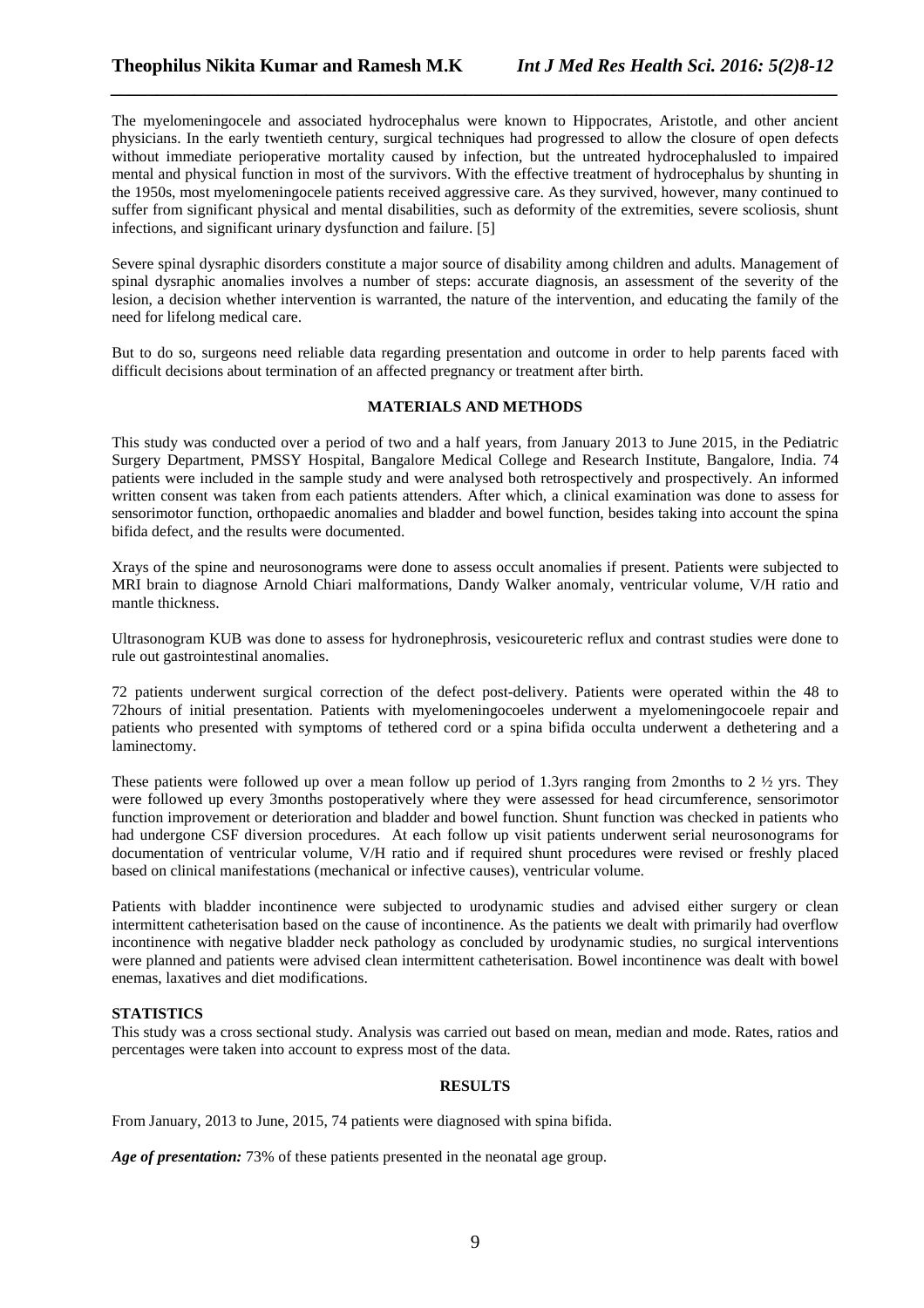*Mode of presentation:* 72% presented with a visible sac over the back and a minority presented with neurological deficits and dermal markers.

*\_\_\_\_\_\_\_\_\_\_\_\_\_\_\_\_\_\_\_\_\_\_\_\_\_\_\_\_\_\_\_\_\_\_\_\_\_\_\_\_\_\_\_\_\_\_\_\_\_\_\_\_\_\_\_\_\_\_\_\_\_\_\_\_\_\_\_\_\_\_\_\_\_\_\_\_\_\_*

22 patients out of 74 (i.e. 30%) presented with neurological deficits.22 out of 74 patients presented with neural deficits. 4 patients had only lower limb motor and sensory loss. 2 out of these 4 showed Grade 2 paraparesis where as the other 2 had complete paraplegia.

6 patients presented only with bladder bowel incontinence with no signs or symptoms suggestive of lower limb weakness.

12 out of 22 presented with a combination of paraplegia and bowel and bladder incontinence. 2 out of 21 patients of spina bifida oculta presented with a hairy patch and the other with a dermal sinus.

*Type of neural tube defect seen:*72% of the patients had a myelomeningocoele and 28% of them had a spina bifida occulta. 79% of the patients had a lumbosacral defect.

10 out of 21 presented with neurological deficits which on investigation concluded to be cases of spina bifida occulta. 9 patients presented with lipomyelomeningocoeles.

*Association with Hydrocephalus:*21 out of 74 (i.e. 30%) patients developed hydrocephalus. 15 were diagnosed with hydrocephalus before the surgical repair of the defect and 6 developed hydrocephalus postoperatively which was diagnosed during follow up.33% of the hydrocephalus patients underwent a CSF diversion.

*Postoperative course:* Postoperative course of spina bifida repair was found to be uneventful in 90% of the patients. Surgical site infection was seen in 2 out of 72 patients, intraoperative nerve damage in 4 out of 72. Neither improvement nor progression of sensorimotor loss was seen in the majority of the patients postoperatively.

*Follow up:* Patients were followed up over a mean period of 1.3 years which ranged from 2 months to 2½ years. Sensorimotor improvement was seen in 12.5% through continuous physiotherapy and use of braces. All patients started on clean intermittent catheterisation and bowel washes could be kept dry by day and night if found to be compliant, i.e clean intermittent catheterisation by day and continuous drainage at night. Retethering was seen in 1 patient over a follow up period of 1 year and was dealt with by detethering.

*Mortality:* 2 out of 74 patients died preoperatively due to aspiration and sepsis.

### **DISCUSSION**

The incidence of spina bifida is estimated at one to two cases per 1000 population, with certain populations having a significantly higher incidence based on genetic predilection. There is also a marked geographic variation in incidence. The highest rates occur in parts of the British Isles, mainly Ireland and Wales, where the incidence of myelomeningocele is as high as three to four cases per 1000 population.

There are two fundamental theories regarding the embryogenesis of myelomeningocele, both encompassing a disorder of primary neurulation. In the so-called nonclosure theory initially suggested by Von Recklinghausen, it is proposed that neural tube defects represent a primary failure of neural tube closure. In the over distension theory, introduced in 1769 by Morgagni and popularized by Gardner, it is proposed that neural tube defects arise through over distension and rupture of a previously closed neural tube. The non-closure theory is more widely accepted and certainly accounts for the majority of human neural tube defects. [4]

Genetic factors do seem to have a role in some cases. The risk of one child having spinal dysraphism is estimated at 0.1% to 0.2%, but with one affected sibling the risk of a second affected child increases to 2% to 5%, and the risk of a third affected child increases again to 10% to 15%. These occurrences do not fit a Mendelian pattern of transmission. Other genetic mechanisms of transmission, such as an X-linked recessive gene, a dominant gene with variable penetrance, or polygenic transmission, have been suggested to explain this tendency to recur within families. [5]In our study none of the parents gave history of a previously affected child and hence genetic co relation was not assessed in our study.

Whilst the incidence of meningocoele and myelomeningocoele is well documented, there is a paucity of data concerning the frequency of spina bifida occulta. This is attributable to two main factors. Firstly, the condition is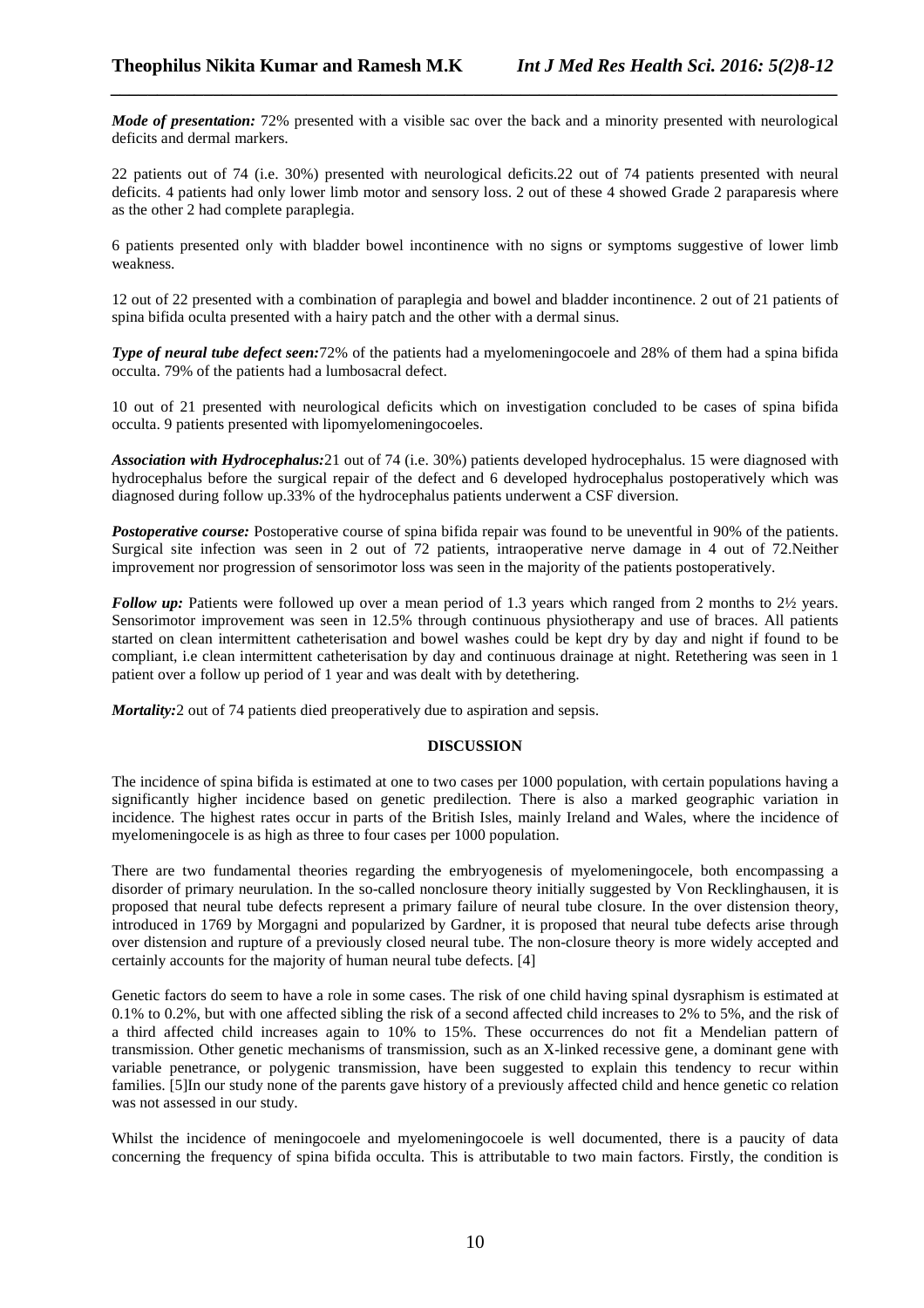usually symptomless and therefore often passes undetected. Secondly, some radiologists regard spina bifida occulta as a normal anatomical variation and do not record it in their reports. [6]

*\_\_\_\_\_\_\_\_\_\_\_\_\_\_\_\_\_\_\_\_\_\_\_\_\_\_\_\_\_\_\_\_\_\_\_\_\_\_\_\_\_\_\_\_\_\_\_\_\_\_\_\_\_\_\_\_\_\_\_\_\_\_\_\_\_\_\_\_\_\_\_\_\_\_\_\_\_\_*

In a study conducted in Lucknow, India, meningomyeloceles accounted for 72% of the cases, meningocele in 2%, myelocystocele in 2% and 23% had occult spina bifida [split cord malformation without overt MMC sac 19% and midline dermal sinus in 4.5%]. [7]

A lower incidence of split cord malformation (7% of the cases) and dermal sinus (1% of the cases) of was recorded by us. Meningomyelocoeles accounted for majority of the cases and accounted for 72% of the cases which is similar to literature gathered.

Myelomeningocoeles present with a sac with neural tissue that can be demonstrated. It is usual non reducible, though a cough impulse and cross fluctuation can be demonstrated if the fontanelle is open. They may present with a moderate to severe degree of neurological deficit or even complete loss of neuronal function. The tethering effect of a myelomeningocoele can lead to further deterioration as the child grows. The urinary tract may be affected in two ways, a true developmental malformation in about 20%, but more commonly neurogenic dysfunction. [8]

A number of cutaneous findings are markers for some of these underlying hidden dysraphic defects. There may be a hairy patch, a nevus, an appendage or skin tag, or a small dimple with a pinhole.

Hydrocephalus develops in approximately 60% to 85% of myelomeningocele patients, with 5% to 10% of patients having clinical evidence of hydrocephalus at birth. Hydrocephalus, if not present at birth, can also develop after myelomeningocele closure, as surgery eliminates a route for CSF egress. Definitive criteria for shunt placement vary between institutions. The overall rate of ventricular shunting is 81%. The level of the lesion significantly affects the incidence of shunting, with more cephalad lesions correlating with higher rates. [9]

As most of the patients have bladder and bowel incontinence, keeping them dry forms a vital part of well being and independent living and these issues need to be addressed individually.

Pseudo- bowel continence can be achieved in 69% incontinent patients. Of the 69%, 87.5% performing retrograde enemas, 80% performing orthograde enemas through an antegrade continence device and 8 of 10% performing regular manual evacuation of stools can be kept pseudo continent. In 20% patients performing orthograde enemas complications can lead to closure of the antegrade continence device. Success of treatment is not related to level of spinal lesion or degree of mobility. [10]

Through regular bowel enemas, laxative use and dietary modification all patients could be kept pseudo bowel continent.

Prompt detection of children with high-risk urological dysfunction and early intervention is key in protecting against hydronephrosis, preserving renal function and preventing the development of a poorly compliant bladder. In the case of sphincter over activity with detrusor underactivity, clean intermittent catheterisation is the only management needed to control urinary tract damage and leakage. Beginning CIC early in infancy conveys several advantages over expectant treatment, including easier caregiver and patient adaptation to the routine and less need for augmentation cystoplasty. In addition to CIC, pharmacological treatment in the form of the anticholinergic oxybutynin is used to treat both forms of neurogenic bladder sphincter dysfunction involving detrusor overactivity, long-term studies having demonstrated safety in children and infants and efficacy in lowering filling pressure, increasing bladder capacity, and preventing renal damage. [11]

Without treatment, historical data suggest that only 15% to 30% of myelomeningocele patients survive infancy. Current standards of care have improved the survival rate to approximately 85%, although approximately 10% will die before 6years of age, primarily due to complications from hindbrain dysfunction related to the presence of a symptomatic Chiari II malformation.

Operative mortality is practically absent, while morbidity may be significant. The most frequent complication is wound breakdown usually secondary to CSF leak, which is known to be an adverse factor for wound healing. Conversely, wound infection is a much rarer complication of MMC repair, occurring in less than 2% of procedures. The most severe, though rare complication of surgery is meningitis with sepsis, which remains the main cause of death in these newborn children. Intravenous antibiotics are the treatment of choice, and ultimately CSF shunt removal if already implanted. [12]